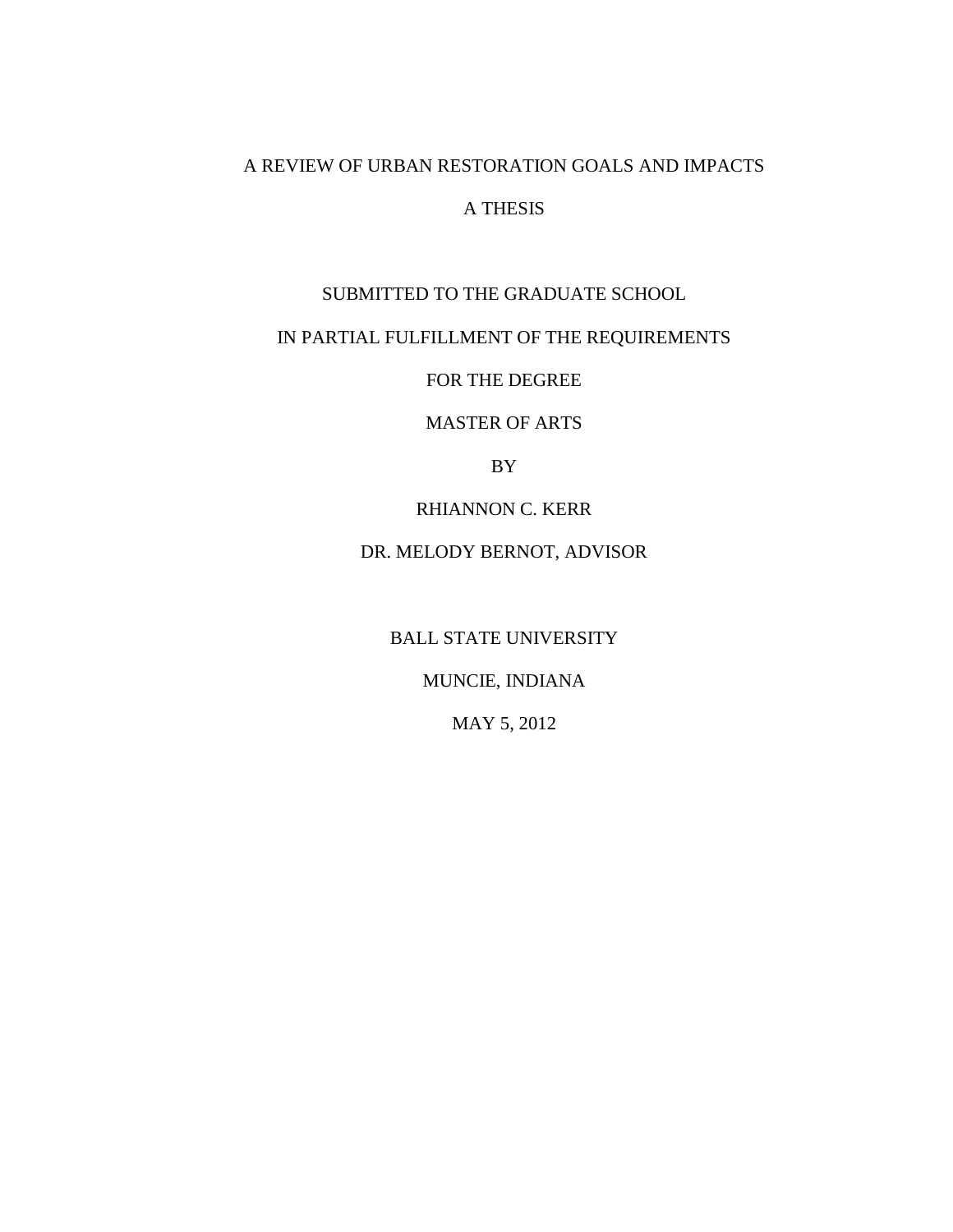# **TABLE OF CONTENTS**

| <b>Cover page</b>                             | $\mathbf{1}$   |
|-----------------------------------------------|----------------|
| <b>Table of contents</b>                      | $\overline{2}$ |
| Introduction                                  | 5              |
| <b>Restoration Endpoints</b>                  | 6              |
| Biodiversity                                  | 6              |
| <b>Natural Areas</b>                          | 7              |
| Control of Invasive Species                   | 8              |
| Soil Quality                                  | 9              |
| Flow Regime                                   | 10             |
|                                               |                |
| <b>Case Studies</b>                           | 11             |
| Revival Field - Mel Chin                      | 12             |
| Green Streets - New York                      | 13             |
| Montrose Point                                | 13             |
|                                               |                |
| <b>Assessment of Restoration</b>              | 14             |
|                                               |                |
| <b>Suggestions for successful Restoration</b> | 15             |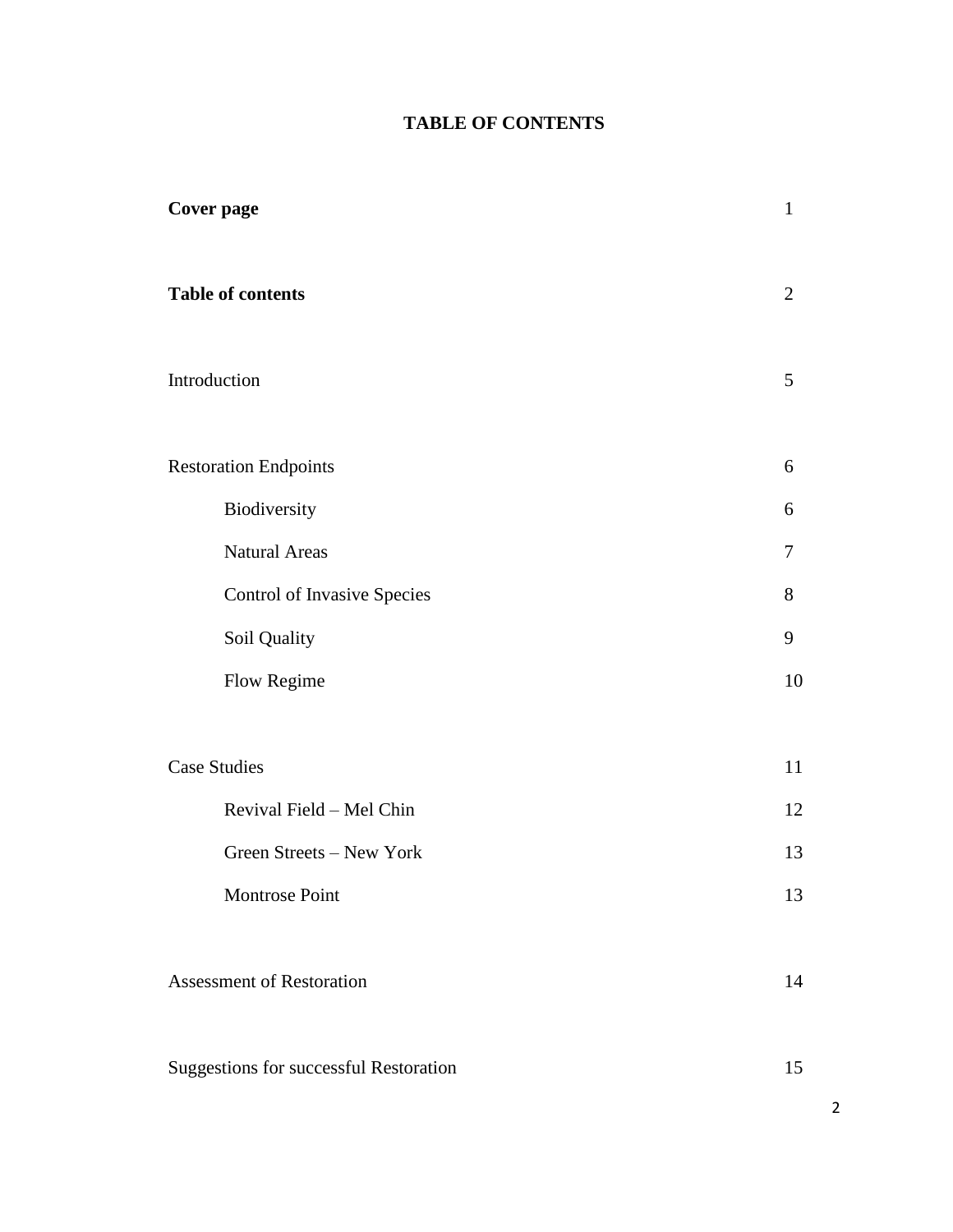| <b>Societal Concerns</b> | 17 |
|--------------------------|----|
| Conclusions              | 18 |
| References               | 19 |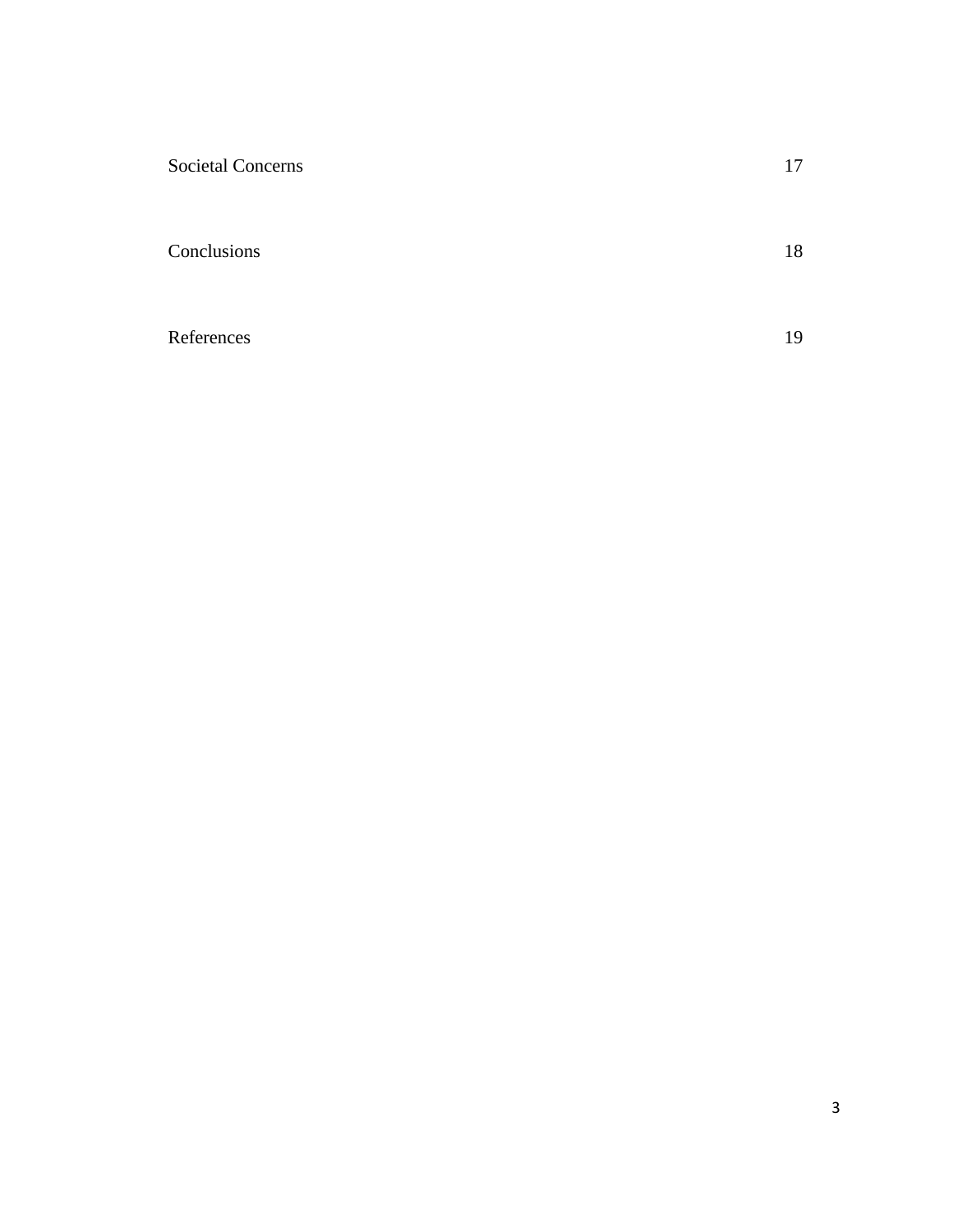## **Introduction**

Humans have been changing their environment for centuries. Unfortunately, many of these changes have generated adverse effects on the environment including the decrease in biodiversity due to species extinction (Tillman 2000), simplification of complex ecosystems, the spread of invasive species, inhibition of native species success (Lindig-Cisneros and Zedler 2002) and a decrease in both air and water quality. The decrease in air and water quality when combined, result in a changing climate (Bernhardt and Palmer 2006). Thus the need to restore environments to their 'natural' state due both to ecological and human concerns has become more prevalent. The act of environmental restoration is frequently thought of as a large–scale activity (Miller and Hobbs 2002) that most often occurs in a remote location such as a national park. However, restoration can also take place in urban areas on a smaller scale.

Restoration is defined as activities performed with the intent of returning an ecosystem to its condition prior to human influence (Harris 2010). A restoration effort should restore ecosystem function (Lindig-Cisneros and Zedler 2000) as well as species biodiversity (Pavo-Zuckerman 2008) not just for the present, but to establish the ability to continue to support these outcomes within an ecosystem over time. Urban restoration is unique (Pavao-Zuckerman 2008) in that land area is typically small and isolated from other undeveloped areas. Urban soils and plant life may be significantly altered in conjunction with urban development (Pavao-Zuckerman 2008) relative to other types of restoration. Therefore, even restored urban areas may not be able to support native species (Pavao-Zuckerman 2008). Restored urban areas can be fundamental to the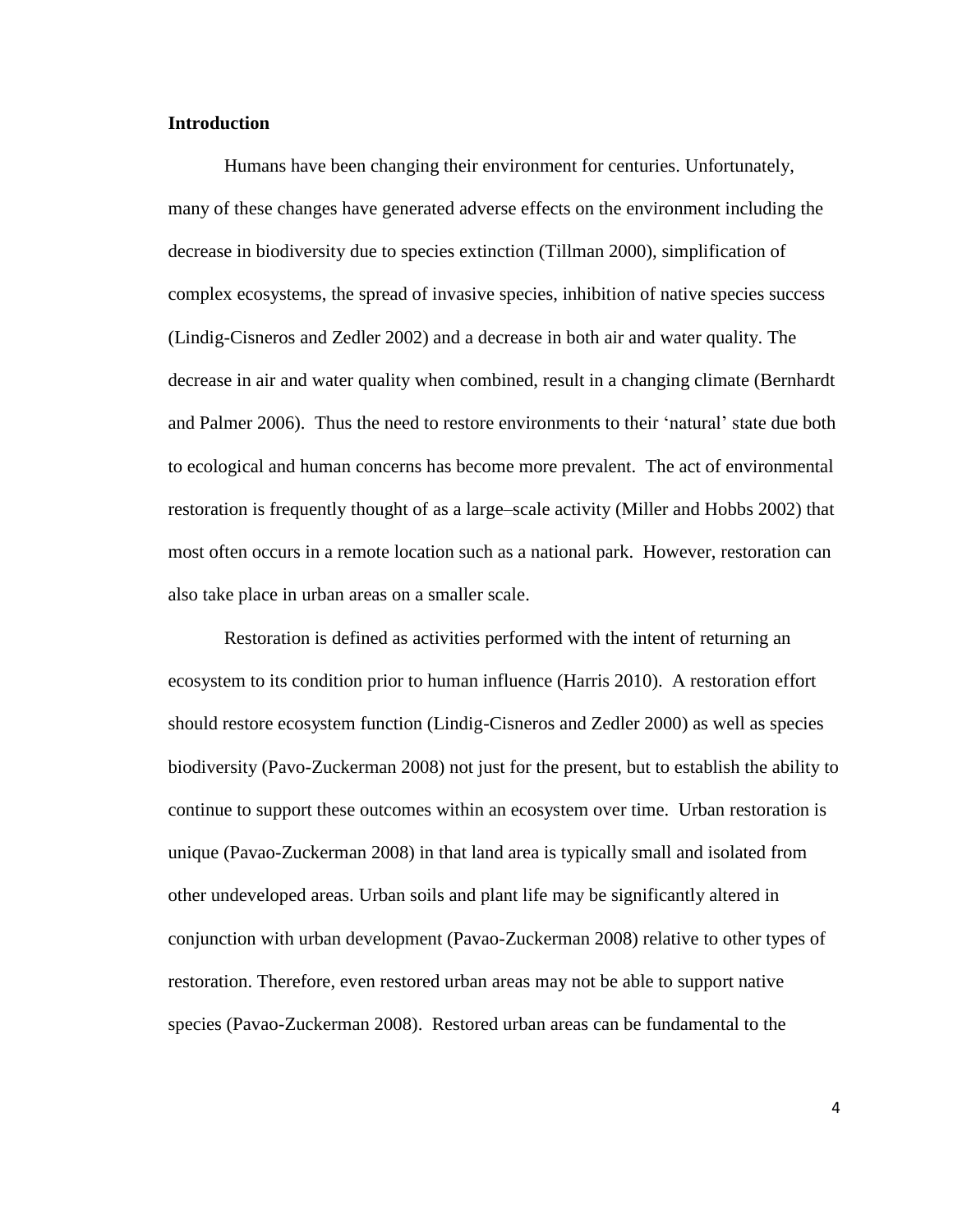continuation of some species (Rudd et al 2002) and their fragmentation can be beneficial by creating meta-populations which may foster species survival (Rudd et al 2002).

Historically, planning for urban restoration was limited with human efficiency and convenience at the forefront of the effort. Little consideration was given to the existing habitat during the restoration process and therefore a completely new schema was placed on top of an area that may or may not have been compatible. This left most cities with little vegetation and an abundance of impervious surface which can directly affect runoff rates impacting rivers and wetlands (Bernhardt and Palmer 2007). Limited vegetation also influences the ability of most organisms to survive leaving only those organisms which are most capable of adapting to human conditions (Ingram 2008). While fragmented habitat can still be beneficial, an absence of any habitat supports nothing. Today with both greater availability of research and support from the scientific community, those who implement restoration efforts, whether individuals or agencies, work toward creating the best habitat they can for both humans and wildlife.

Restoration of urban areas is not only about preserving natural ecosystems, there are also related human benefits which are often overlooked. In our modern society people are too often only distantly associated with natural areas (Miller and Hobbs 2002). Restored urban areas can provide opportunity for a greater connection between humans and natural areas. As the majority of the general public is unfamiliar with the restoration process (Miller and Hobbs 2002) the benefits of restoration are not often recognized by individuals or the community. It is important that people have access to natural areas to foster the understanding that nature is intimately linked to humans (Andersson 2006). Promoting this understanding can help people be more involved and understand their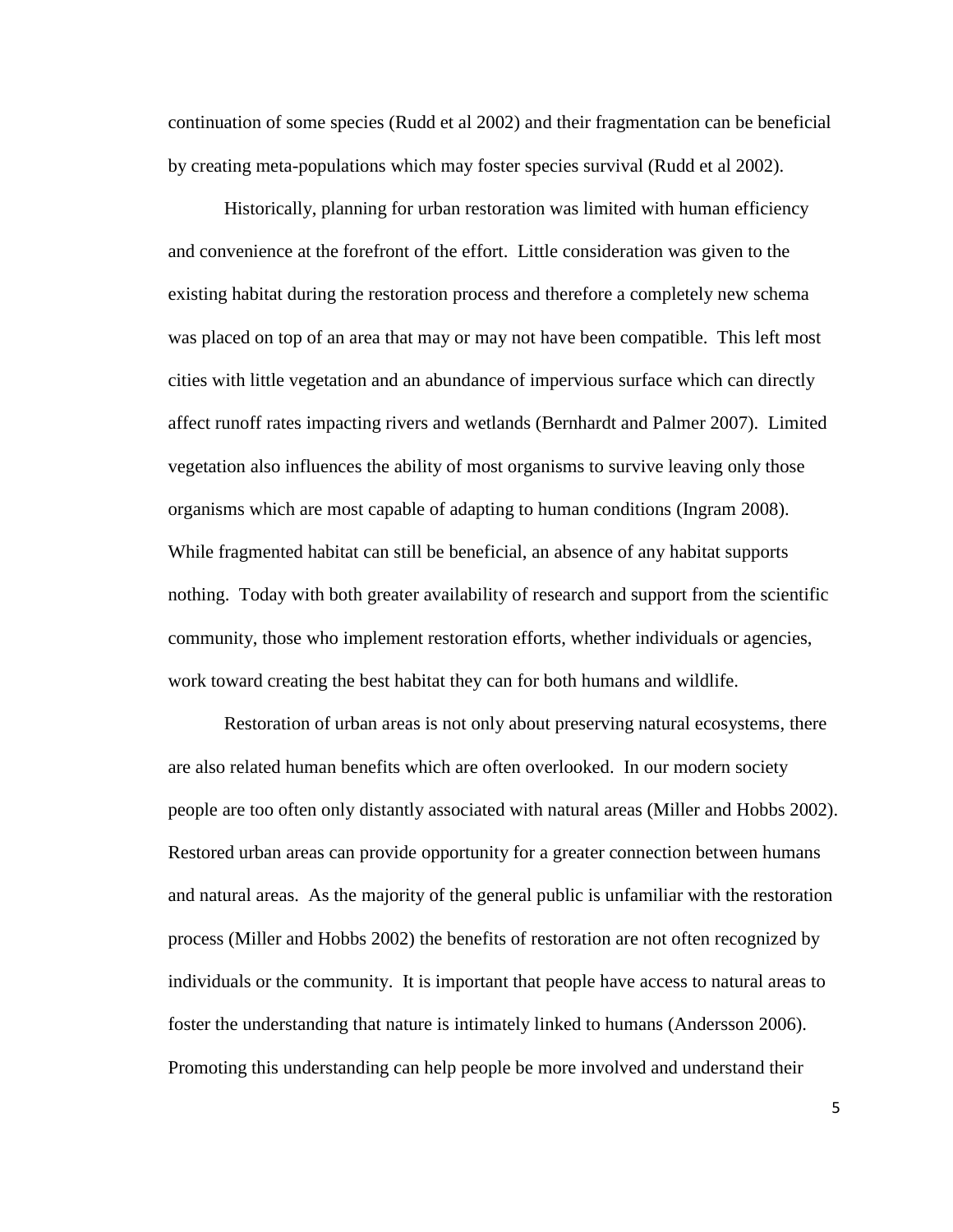responsibility for maintaining the environment (Andersson 2006). Thus, restoration can provide humans with both a deeper connection to nature as well as a sense of community responsibility which may lead to increased support for future endeavors (Newman 2008). Using current restoration knowledge and techniques, it is possible to plan an urban area that maintains green space while simultaneously being adapted so that it can be enjoyed by humans without being harmed.

Problems arise in all types of restoration, even those which have clearly defined goals. Money, time, and man power are just a few of the issues which can discourage a successful restoration effort (Geist and Galatowitsch 1999). While modern city planning has increased the amount of natural areas included in new city development, as well as restoration of urban waste areas which are already present and not being used (Ingram 2008), this may not be enough. To maximize the utility of these efforts and the potential benefit to the ecosystem and humans the restoration effort should be carefully assessed. As there are no overarching guidelines for assessment of urban restoration the maximum capacity for success has likely not yet been reached (Palmer et al 2005). Although there is currently no protocol to ensure success, it is possible to assemble a partial list of components that should be given careful consideration when embarking on a restoration endeavor. These components will be referred to as 'restoration endpoints'.

#### **Restoration Endpoints**

#### Biodiversity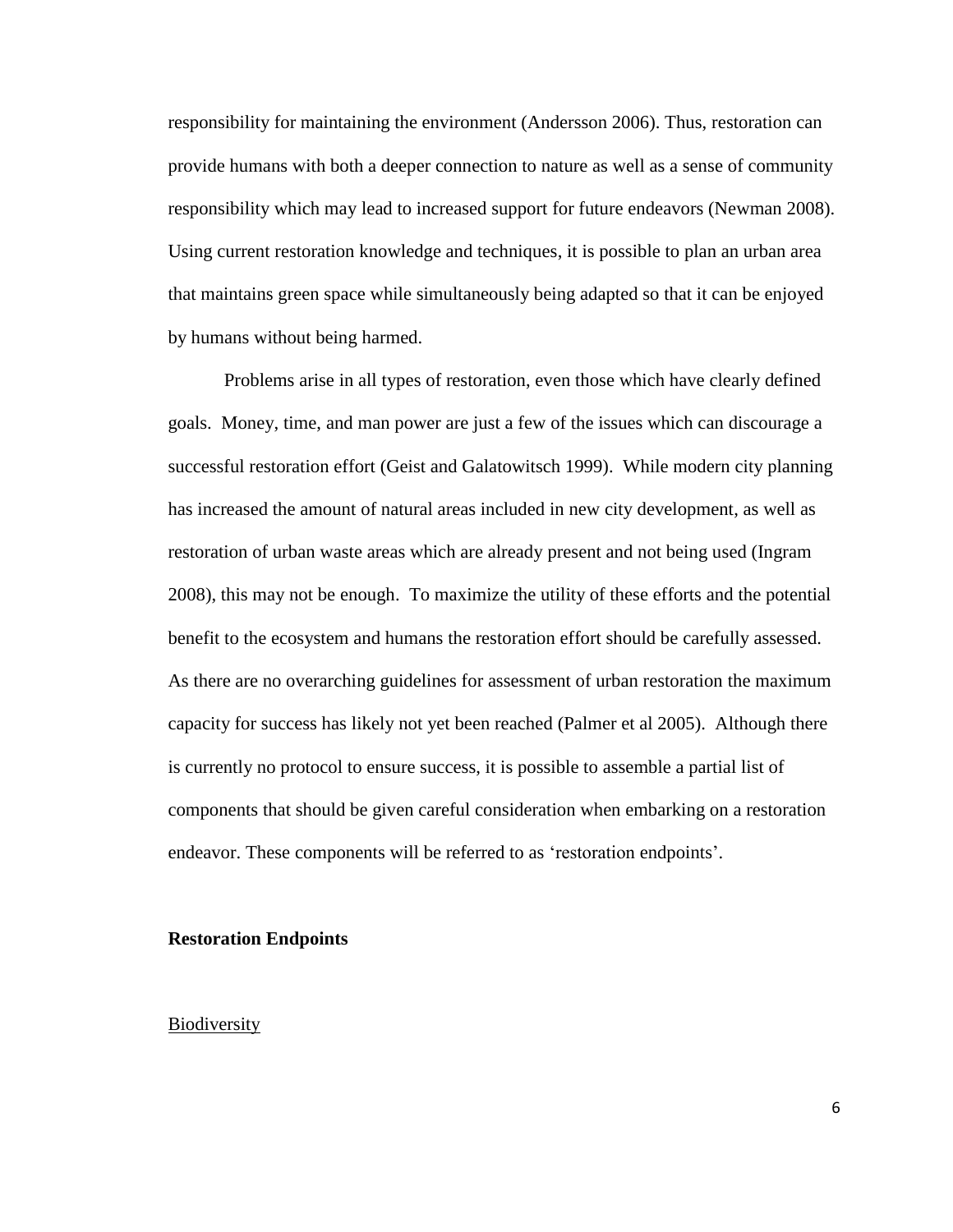A common restoration endpoint is maintenance of biodiversity. Biodiversity is the difference between all living organisms which allows for complex but stable systems which house any number of given organisms (Convention on Biological Diversity 2006). Biodiversity controls ecosystem stability as well as the long-term success or failure of a restoration effort. Biodiversity promotes competition between species which reduces stress on the ecosystem as a whole should one species be significantly affected by a disturbance (Tilman 2000). Effective biodiversity can be difficult to achieve as it requires a long-term progression of growth which may not be measureable in months or even years. Further, biodiversity must be assessed with an understanding of historical diversity as well as modern changes to a species composition.

#### Natural Areas

Most urban areas now contain some form of green space in the form of parks, courtyard plantings and roadway medians which can be considered as natural areas within an urban habitat. 'Green space' is the encompassing term for any space containing plants within a city such as parks, gardens, or even unattended open areas which are growing any kind of vegetation (EPA 2000). Simple green spaces are easy to create and sometimes included as part of the planning for cities in the form of parks and gardens (Newman 2008). Green spaces support biodiversity within urban areas and help foster the benefits that humans receive from the natural world around us such as water filtration, oxygenation of the atmosphere, and soil management (Tilman 2000). In most urban areas patches of green space are limited in size (Andersson 2006) and surrounded by development which can impair the natural flow of organisms and restrict their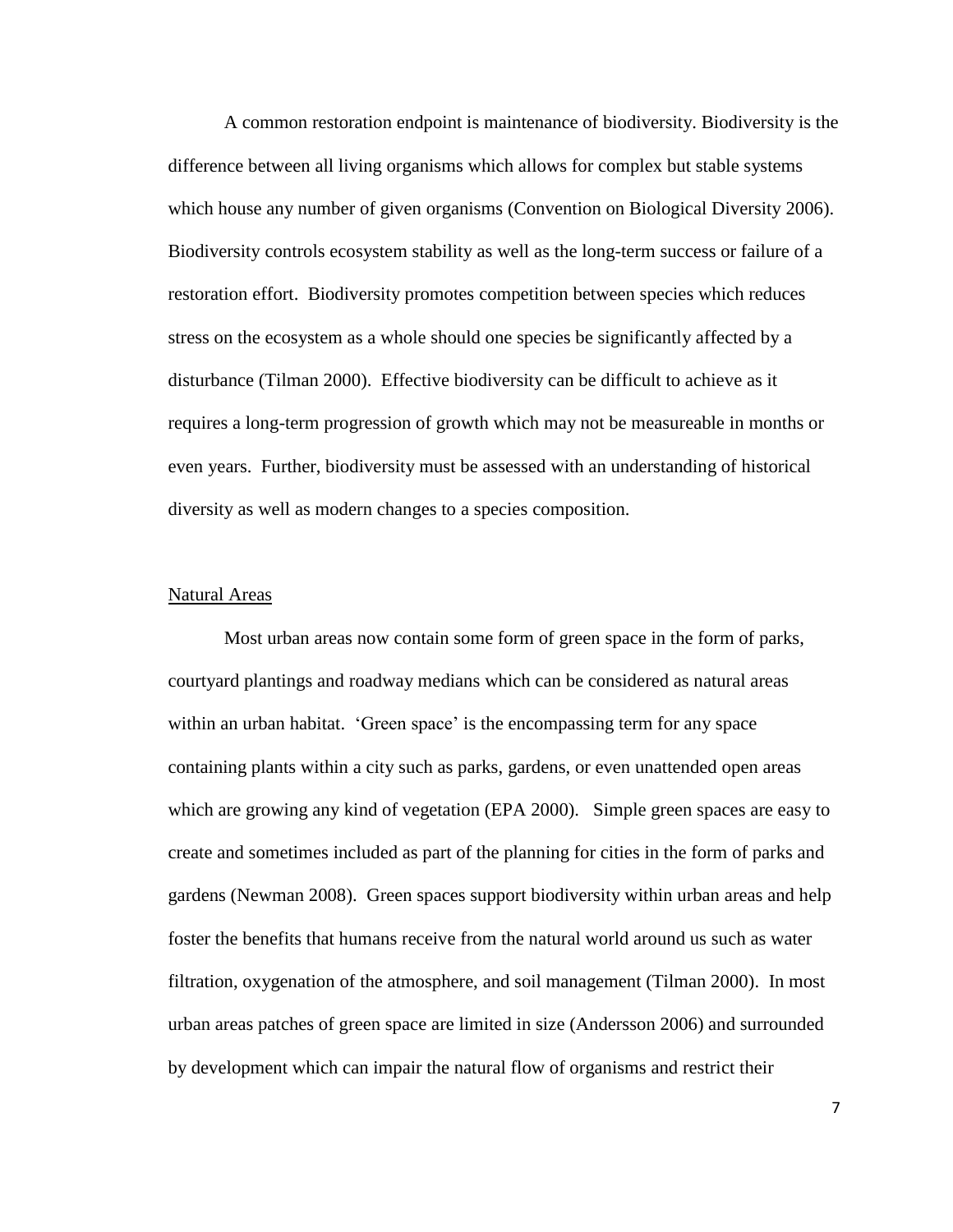movement to corridors (Rudd et al 2002). This is not to say that green spaces must be large in order to be effective. Having multiple green spaces in close proximity can be equally effective in fostering organism success relative to one larger green space (Andersson 2006). More research is necessary to fully understand how these 'patches' successfully relate to each other or to the greater urban area including suburbs or rural areas (Andersson 2006).

# Control of Invasive Species

As opposed to restoring with regard to biodiversity or total natural area, restoration can aim to reduce invasive species. Invasive species by definition are nonnative species, not historically present in an area, which can threaten biodiversity through adverse effects on native organisms. The most common problem with invasive species is their creation of monocultures, and their ability to drive out native species through competition. This is especially prevalent in disturbed areas such as newly planted sites within a city (Hobbs et al 2006). The presence of invasive species can influence biological communities and the success of other restoration endpoints (i.e., biodiversity, native communities) (Antonio and Meyerson 2002).

Many restoration projects focus on restoring small patches of land within a city and these patches are at high risk for the occurrence of invasive species (Vidra and Shear 2008). Thus the project may benefit from focusing on minimizing the potential for invasive species. Unlike other aspects of restoration much research has been done on invasive species and the consequences of their incursion. For example, Vidra and Shear (2008) conducted an experiment to determine where and how easily invasive species took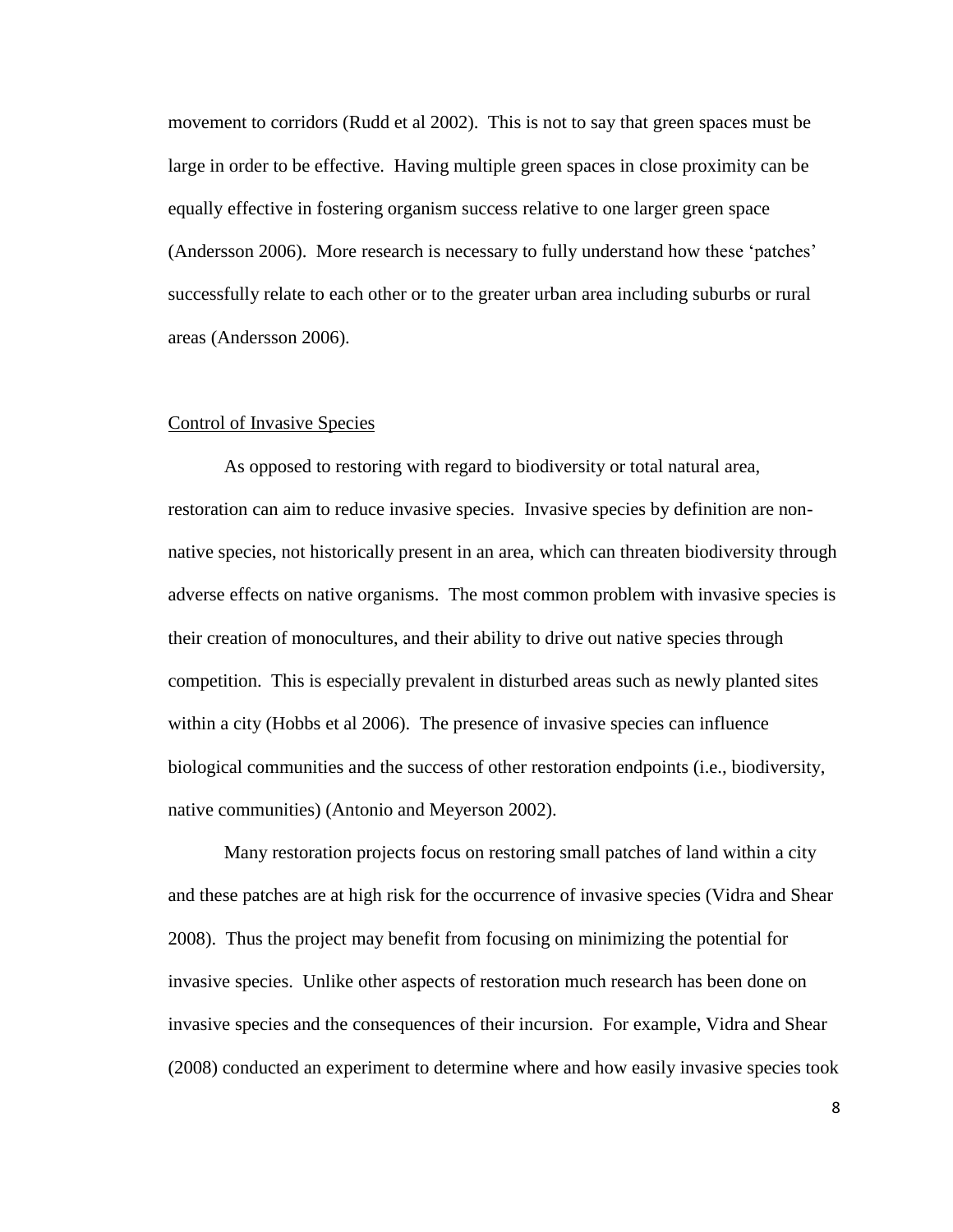over an area near an urban stream. They found that larger patches of land were not exempt from invasion and that these places may be more likely to be invaded in their understory. They further determined that land use may play the most important role in the establishment of invasive species. This conclusion was established because most invasive species were discovered in residential gardens near or surrounding the stream. From this they concluded that areas adjacent to streams near residences or large landscaped areas, such as shopping malls, may be the most vulnerable to exotic species invasion (Vidra and Shear 2008). Because of their many and far-reaching ill effects invasive species should be monitored and discouraged to the fullest extent possible.

### Soil Quality

Soil is often overlooked as a potential endpoint for restoration but can significantly influence restoration success. Soil quality is defined by the Natural Resources and Conservation Service (2012) as 'the capacity of a specific kind of soil to function, within natural or managed ecosystem boundaries, to sustain plant and animal productivity, maintain or enhance water and air quality, and support human health and habitation'. Soil composition may also have significant influence on the success or failure of a restoration effort. For example, the prior treatment of soils can limit plant growth eliminating the detritus chain and leaving plants with shallow root systems which make them less functional in the ecosystem and easily killed (Schaefer 2009). Urbanization frequently alters soil quality negatively influencing seedling establishment and subsequently species diversity (Pavao-Zuckerman 2008). Thus restoration is the primary way to remediate the soil.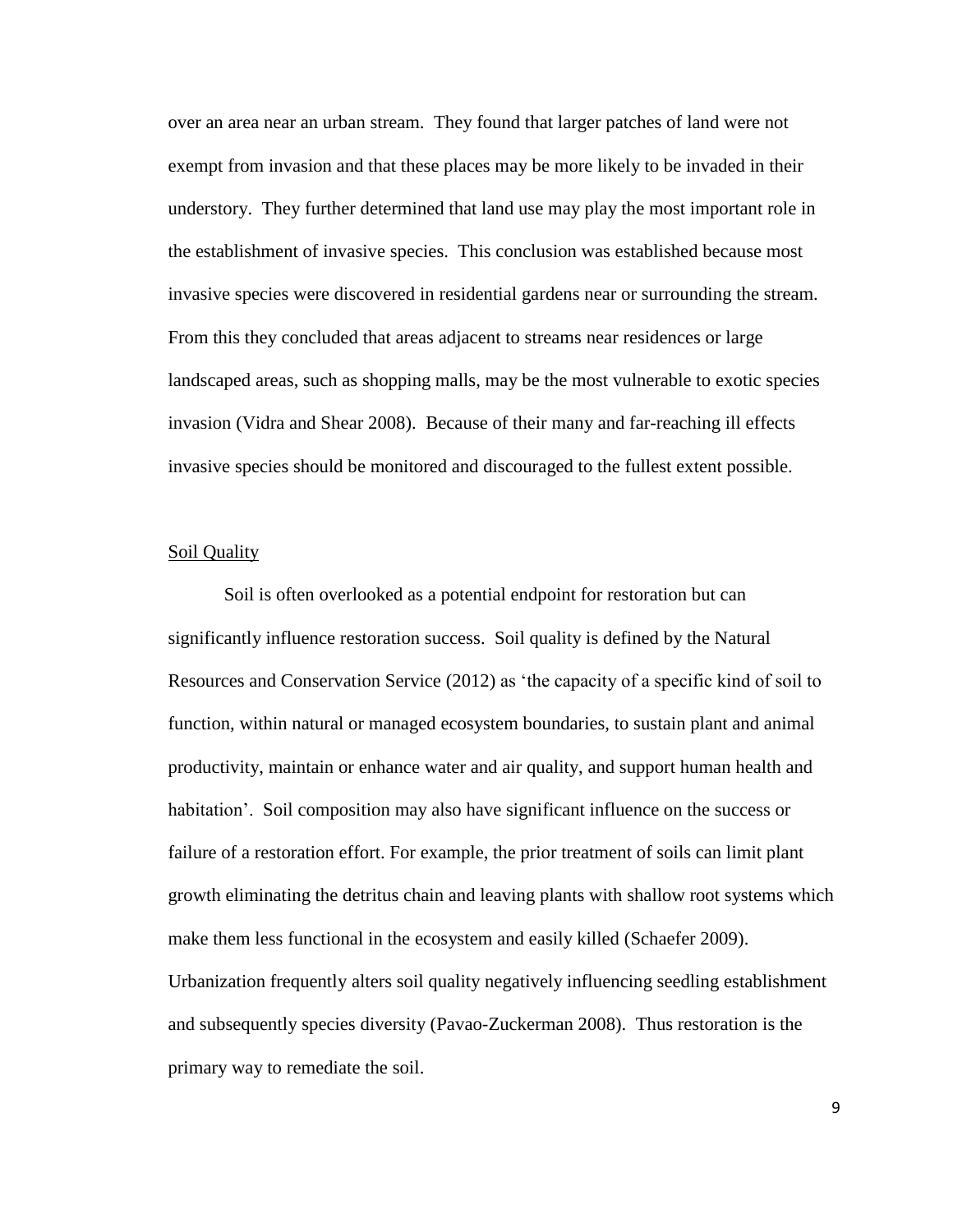Restoration of soil can be costly as it can require many additives or in extreme cases bringing in new top soil. An alternative to addictives and replacement would be the inoculation of native mychorrizae to foster soil restoration (Kleczewski et al 2008). However this can also be expensive and does not guarantee a positive outcome. The fungi used in the inoculation may not be accepted by the target plant(s) and the soil itself may not support the fungi before it has time to properly bond to the plant roots (Kleczewski et al 2008). Thus, preliminary studies are necessary for soil restoration endeavors to select a restoration process that would ensure the highest probability of success.

### Flow Regime

The restoration of streams and rivers to their previous meandering state with associated wetlands, or flow regime, has become a prominent venture. The returning flow regimes to their previous state can decrease flooding in areas and increase the water quality through better filtration in wetlands and ground water (Bernhardt and Palmer 2007). Flow regime restoration can include channel manipulations, introduction of wetlands and vegetation, or development of new flow paths (Bernhardt and Palmer 2007). However the success of efforts to restore flow regimes is often dependent on longterm channel stability. Recent efforts to restore flow regimes have incorporated the use of boulders or concrete to maintain stream banks and prevent erosion (Bernhardt and Palmer 2007). These efforts are not necessarily considered restoration and are more often associated with alleviating short-term problems.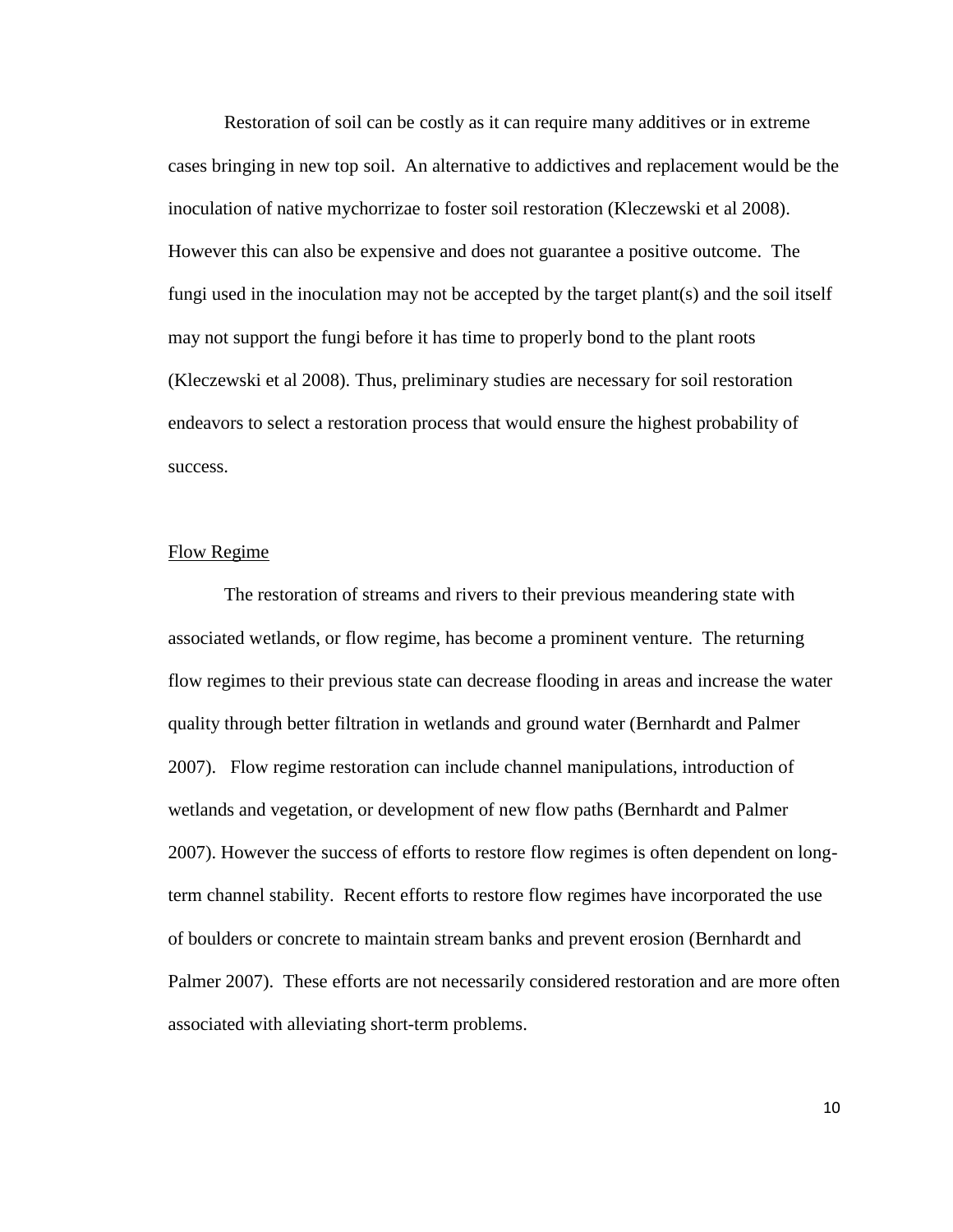Palmer et al. (2005) highlight that all restoration should not be considered ecological because there are no standards at present for what a restoration project should achieve. Due to the lack of specific standards they set up five criteria that define stream restoration specifically (Palmer et al 2005). In short, Palmer et al. (2005) argued that to be considered an ecological restoration the undertaking must restore the 'natural river processes'. However Bernhardt and Palmer (2007) note that this may be a difficult goal to achieve as streams in urban areas have often already been forced into unnatural settings and may not ever be able to return to previous conditions especially after considering time and money constraints. Waterway restoration can also be more costly and less effective in urban areas compared to rural areas due to the piecing of land resulting from multiple property ownership (Bernhardt and Palmer 2007). Therefore, further actions must be taken to help ensure, at the very least, healthy living systems both up and down stream.

### **Case Studies**

While scientists bring concern about their particular focus to the forefront of their experiments in restoration, they are not generally the individuals in charge of the day-today restoration that takes place by businesses or interest groups. Contractors, landscape architects, and even government employees are those who, hopefully, are implementing what scientists have identified as important restoration endpoints. To support these professionals in their work, scientists need to both expand their research and their audience when reporting results. Reporting should highlight the most important aspects of restoration and clarify those which are more supporting rather than compulsory. Some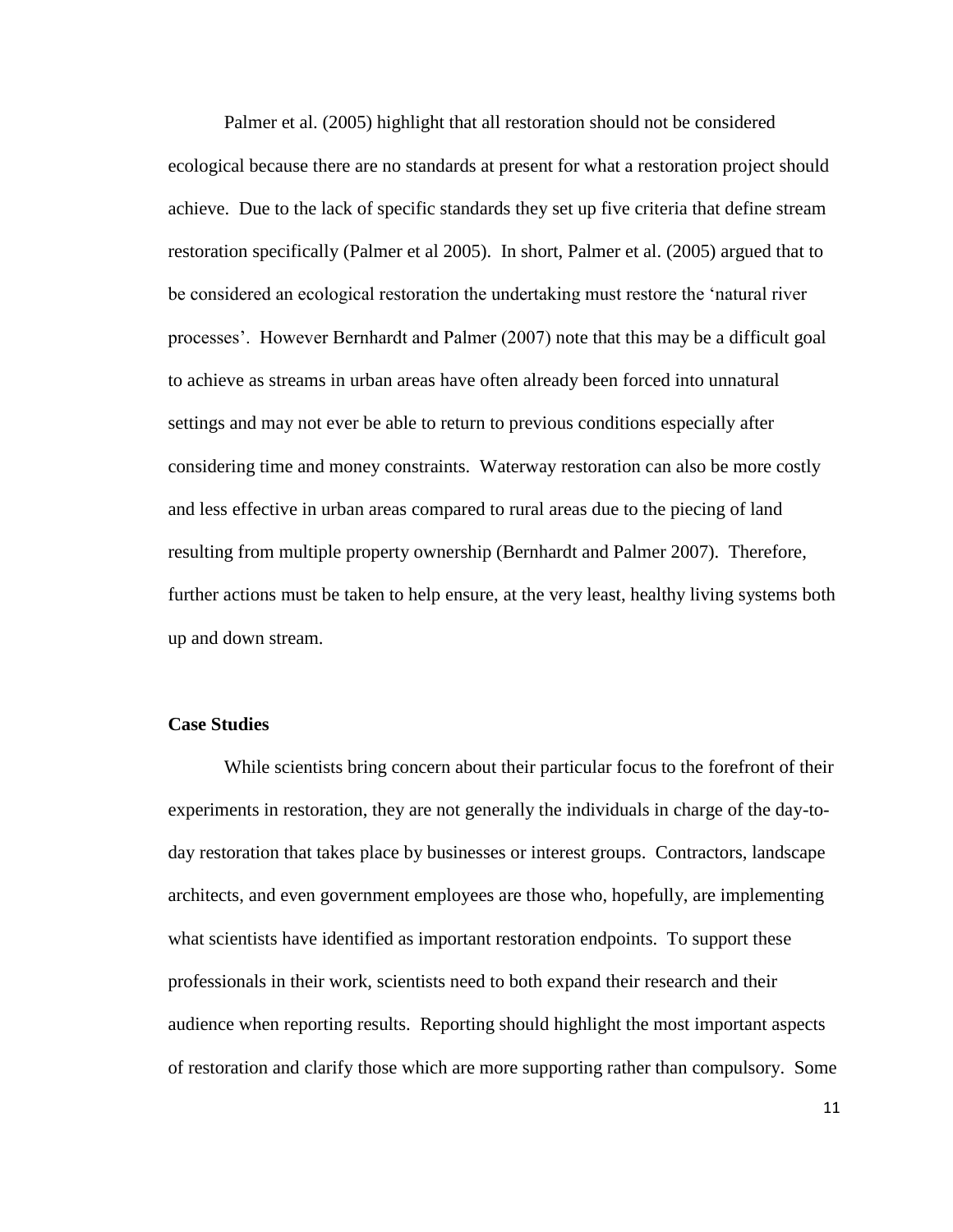professionals have already found ways in which to enact what they have learned, both on their own, and in conjunction with scientists yielding successful restoration efforts.

### Revival Field – Mel Chin

In a collaborative effort to restore a landfill in St. Paul, Minnesota, a scientist, Rufus Cheney, and artist, Mel Chin, worked together to create 'Revival Field' (Felson and Pickett 2005). This project was started in 1990 and has been ongoing (Youngs 2000). The project used plants which were predisposed to removing toxins, especially heavy metals, from the soil. The intention of this endeavor was to support phytoremediation (Felson and Pickett 2005). The ultimate goal of the project was to remove heavy metals and other toxins from the soil, harvest the plants which subsequently contained these toxins, and then burn the plants to ash, so that the metals (like zinc and cadmium) can be extracted and reused (Youngs 2000). Eventually this project would become self sustaining so that the cost of future efforts would be minimal and future use of the 'toxic' space would be more appealing (Youngs 2000). Because of both its artistic as well as scientific aspects, Revival Field is no longer just one field. Other fields created to mimic its intentions have been set up to both remediate the soil as well as be an example the public can understand and appreciate. Through the use of plants, Revival Field helps to highlight soil restoration in an urban ecosystem by both removing toxic metals as well as adding detritus to the soil. While this project hopes to be self sustaining it is also creating a new and fertile soil which one day would be able to support other less specialized species of plants.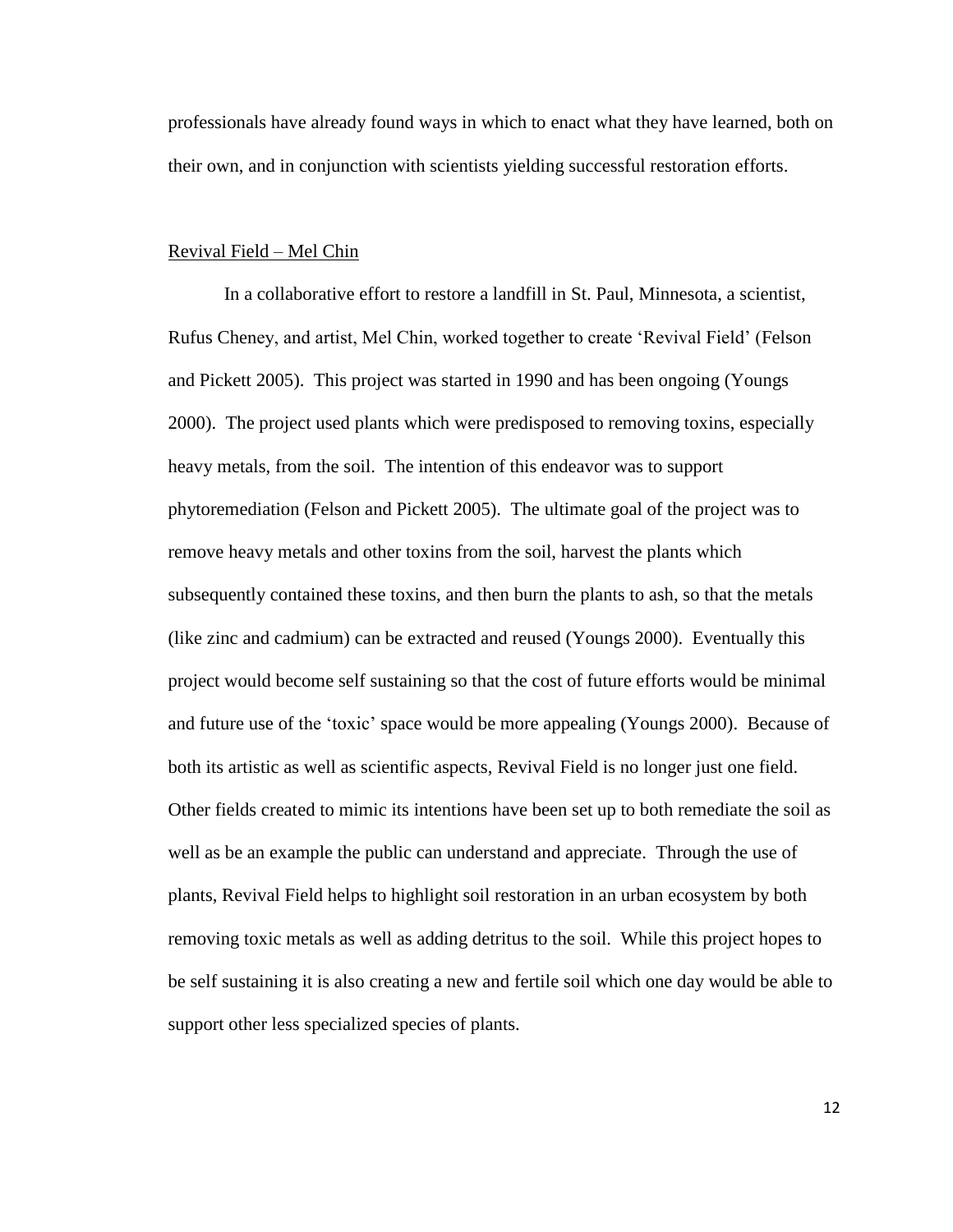#### Green Streets – New York

New York City has permitted a program called 'Green Streets' to be implemented by the Department of Parks and Recreation (Felson and Pickett 2005). 'Green Streets' builds planters in medians, along sidewalks, and in other open unused spaces in New York City (Felson and Pickett 2005). According to plaNYC (2011) 312 sites have been planted since 1996 and they will be receiving additional funding for another 480 new sites by 2017. PlaNYC (2011) notes that these 'mini parks' create safer environments for pedestrians crossing streets, calm busy traffic, and catch storm water thereby decreasing runoff. Green Streets is an excellent example of creating green space within cities, and especially to help link larger spaces, such as parks, together so that organisms may move freely between them and increase biodiversity.

## Montrose Point

Montrose Point is a part of Lincoln Park in Chicago that in 1929 started to work on creating both a park and natural space by mowing certain portions for activities while leaving other space less managed (Gobster 2001). During World War II Montrose Point was used as an Army base and eventually a missile base truncating any plans that had been in place to create a more natural green space (Gobster 2001). At this time, the US Army put a fence covered in honeysuckle between Lincoln Park and Montrose Point (Gobster 2001). After the Army left and Montrose Point was given back to Lincoln Park, it sat dormant for 20 years before a plan was created for the space (Gobster 2001). During this time it became a haven for birds and since then has been expanded through the growth of shrubs and other vegetation making it more habitable and safe for many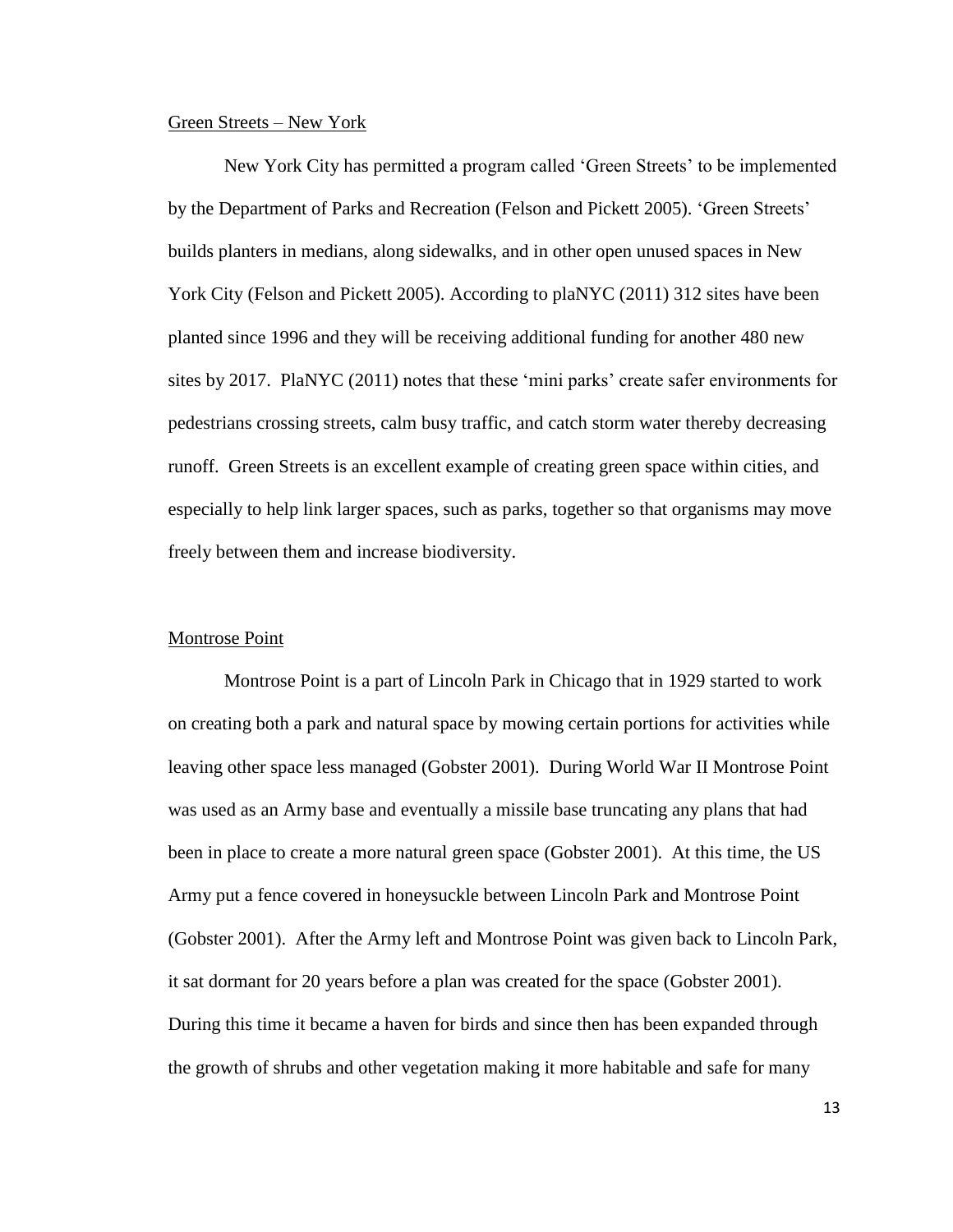different bird species (Gobster 2001). These additions were made at the insistence of birders who urged the space be used for this purpose (Gobster 2001). Montrose Point is an excellent example of enhancing a natural space which started as an unwanted area and was subsequently augmented to create an ideal habitat which supports a large population of organisms. By supporting the already present plant and bird community both biodiversity and soil quality were improved by this project. More plants, brought to the site in the form of seeds by birds, will slowly be able to impact the site through successional means; slowly adding both stability with root systems and detritus from dead leaves and annuals.

#### **Assessment of Restoration**

A common problem with restoration is how to measure its success (Palmer et al 2005). The assessment of a restored site is typically not compulsory. Further, there are no clearly defined measures of restoration and most restoration efforts are not accompanied by required assessments after the restoration activities are completed (Palmer et al 2005). The only goals that are created for restoration efforts are those which are set out by the decision makers at the onset of the project. Those people or entities developing the goals are not required to have an in-depth knowledge of restoration and likely have limited understanding of the biological and ecological processes governing ecosystem dynamics. If assessment does take place it is customarily done after the project completion and only requires the site to have met all the short-term goals listed at project inception (Palmer et al. 2005). Thus, long-term community or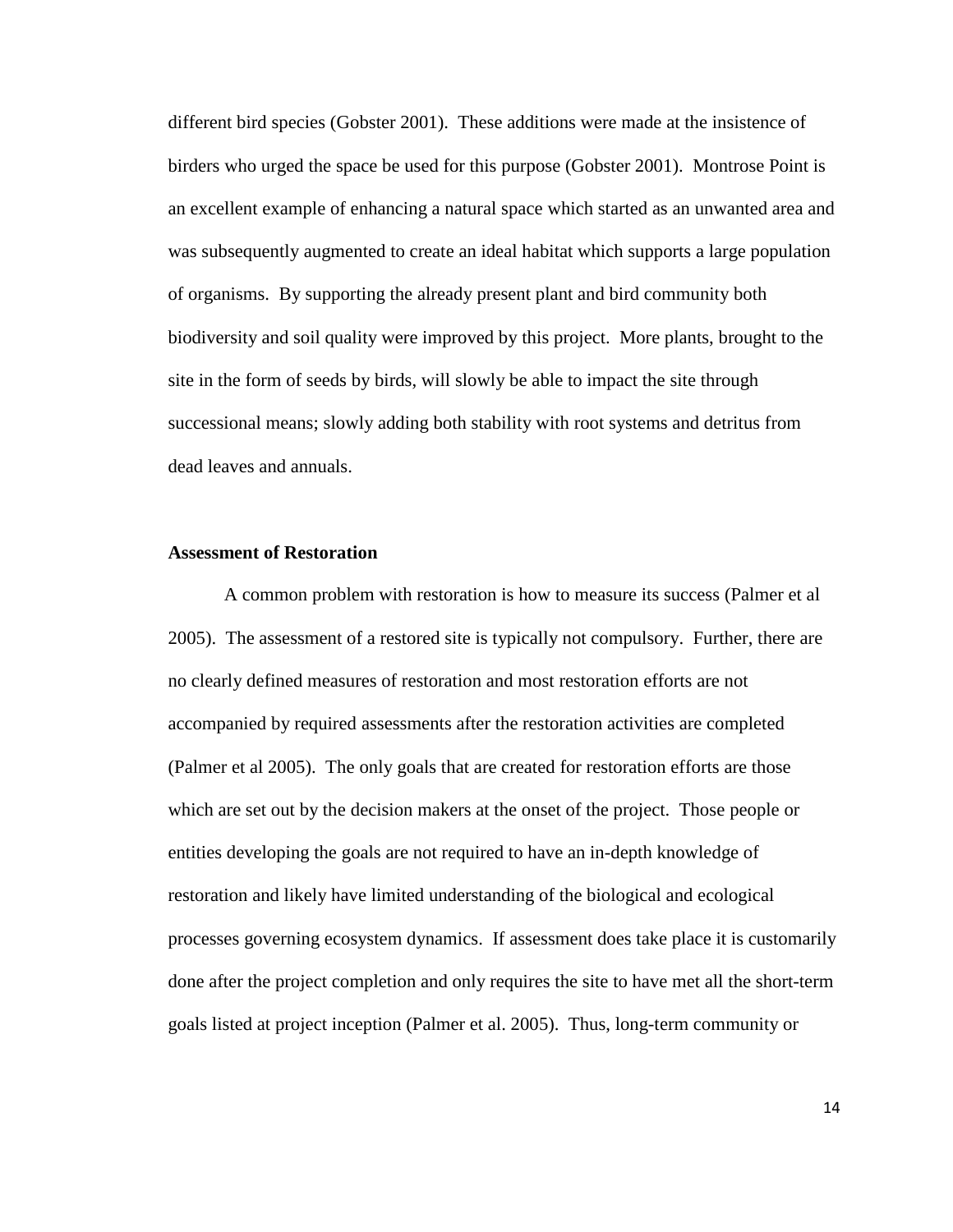ecosystem assessments are typically not incorporated into the process though they are essential to understanding effects of restoration efforts (Atkinson 1994).

Assessment of restoration efforts would best be determined by an independent third party, with no direct affiliation with the project. If further action is advised as a result of the assessment the government would most likely become the arbiter of the efficacy of the restoration efforts. This determination would also need to become a long term process rather than merely a check that the initial project was completed. Palmer et al. (2005) suggests that the time taken to continue assessment of an area should be linked to both its size and importance. At least ten years seems to be a reasonable and realistic length of time to complete a comprehensive assessment based on period of organismal and ecosystem activities. There are some ensuing complications to extended assessment. Companies which started the project may no longer be in the area, or even in business, when the final assessment is completed. In cases of success this would not be a problem, however if failure was determined, there would not be an entity avaliable to be held accountable for correcting the problems or redoing the work. Unless the company or entity restoring an area is still present well after initial restoration, modifications may not be possible.

#### **Suggestions for Successful Restoration**

While most restoration efforts are still vague in their goals, some scientists offer suggestions on how to define 'success' and increase the likelihood of a efficacious restoration. A majority of these suggestions have been made specifically for freshwater ecosystems. Vanderbosch and Galatowitsch (2010) set guidelines for successful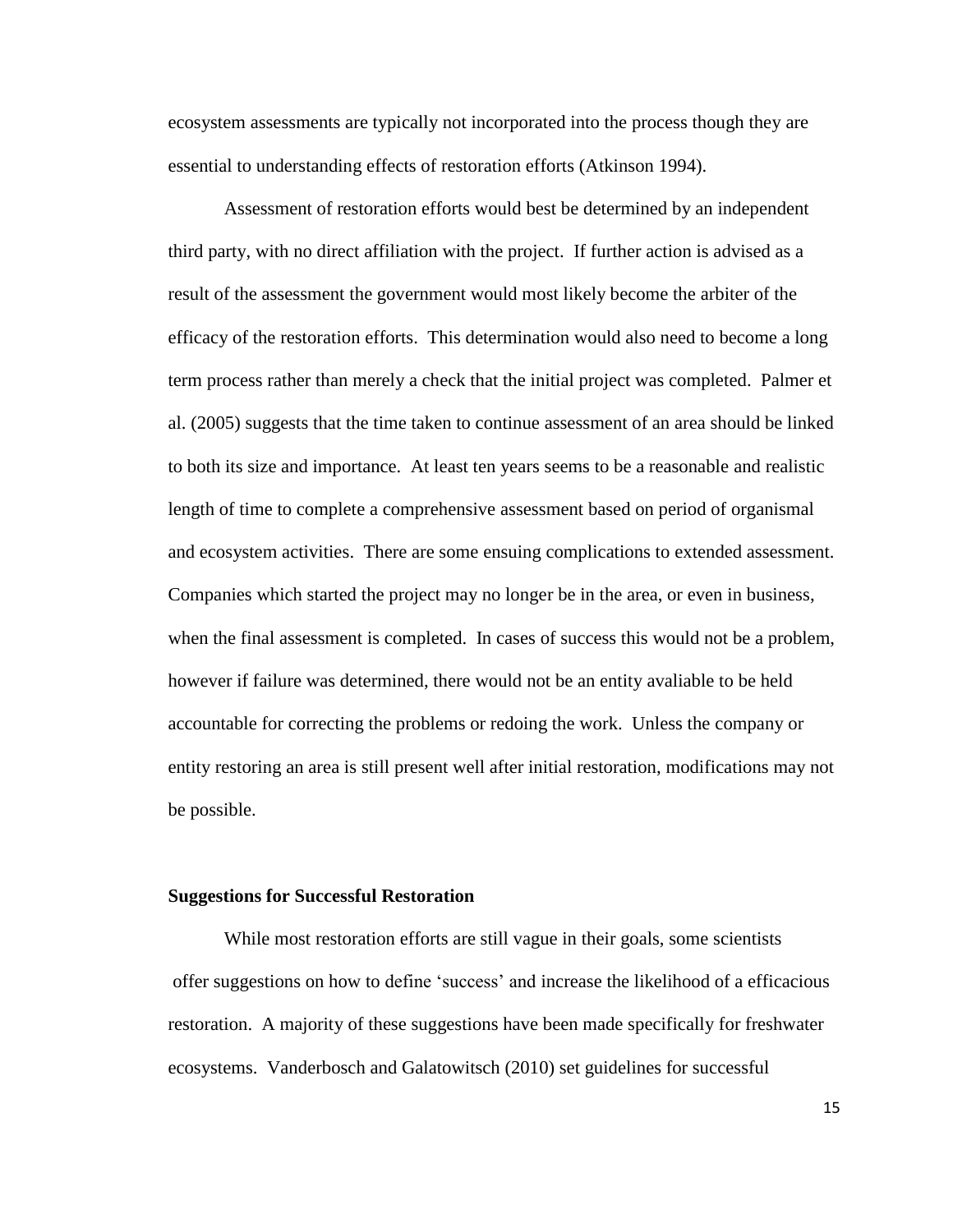lakeshore restoration, but many of these guidelines can be extrapolated to restoration of other ecosystems. Their suggestion of proper seed mixes, using plants and seeds which are known to be dependable, and recreating an understory, are all suitable steps to create a base of prospering plants from which to foster organismal success (Vanderbosch and Galatowitsch 2010). Fencing off areas is also a strategy that can be used for all types of restoration as it keeps newly disturbed areas safe from any further human interference until seedlings can take root and sustain themselves (Vanderbosch and Galatowitsch 2010). Bernhardt and Palmer (2007) suggest stream restoration should create variable habitats (e.g., pool, riffle, woody debris) to foster long-term restoration success. This type of variation within a system is also key to the detritus cycle in terrestrial restoration which helps fuel the restoration of soil, and in turn the success of vegetation. While most propositions that author's offer are ecosystem specific that does not impede the suggestions importance to the success of not only the target system being restored, but also all systems which benefit through any further study of restoration.

## **Societal Concerns**

While ecosystem and organismal interactions are essential to the success of any restoration effort, in urban systems humans play a pivotal role in the potential success of restoration. The people who help plant, maintain, or even just pass through these green spaces will impact their growth in myriad ways. Even the first step of getting people to take part in community gatherings to vote on whether a park, garden, or other green space will be added to an urban area is not always an easy task (Newman 2008). While people from many demographics may be interested in helping with a restoration or taking part in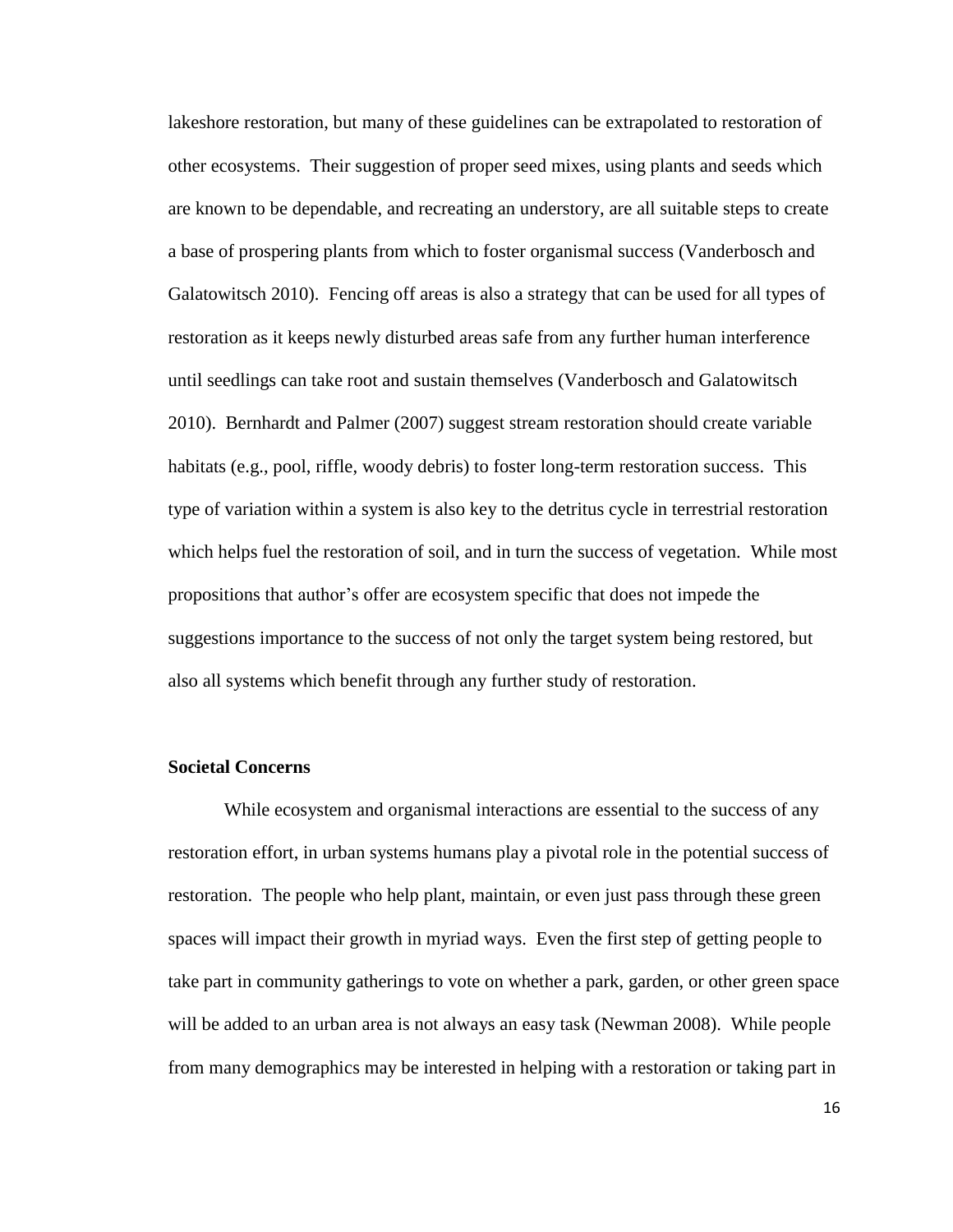education about the efforts, some may lose interest if there is no encouragement for their participation (Newman 2008). Further, citizens vary in the resources they may be able to contribute (e.g., time, abilities, money). Because of variable resources among citizens, restoration projects can sometimes be concentrated in areas that are populated by individuals in more affluent economic groups which may not be the most advantageous or beneficial for the ecosystem (Newman 2008).

Community gardens can be an easy way to involve people in building green space around their community before attempting a restoration project. It will show the community the beauty and benefits that nature can provide. These types of projects have been shown to enhance both the environment and neighborhood (Beilin and Hunter 2011). Larger sections of land which are provided by community gardens, whether growing food or flowers, can be invaluable to sustaining organisms, but small individual gardens can also take part in this effort (Goddard et al 2009). By initiating community gardens individuals may be more motivated to create their own gardens. Goddard et al (2009) discusses 'wildlife friendly' gardens which not only contain vegetables and other human oriented plants but also those which will help support insects and birds. Those families who use gardens as a means to subsidize their food sources most likely cannot afford to plant any extraneous species within their gardens (Goddard et al 2009). However, diversifying and connecting both regular gardens and 'wild life friendly' gardens can help support even such an extensive goal as biodiversity (Goddard et al 2009). If community gardens spurred many individuals in the community to plant their own gardens, it may be possible to use a large portion of the community garden as a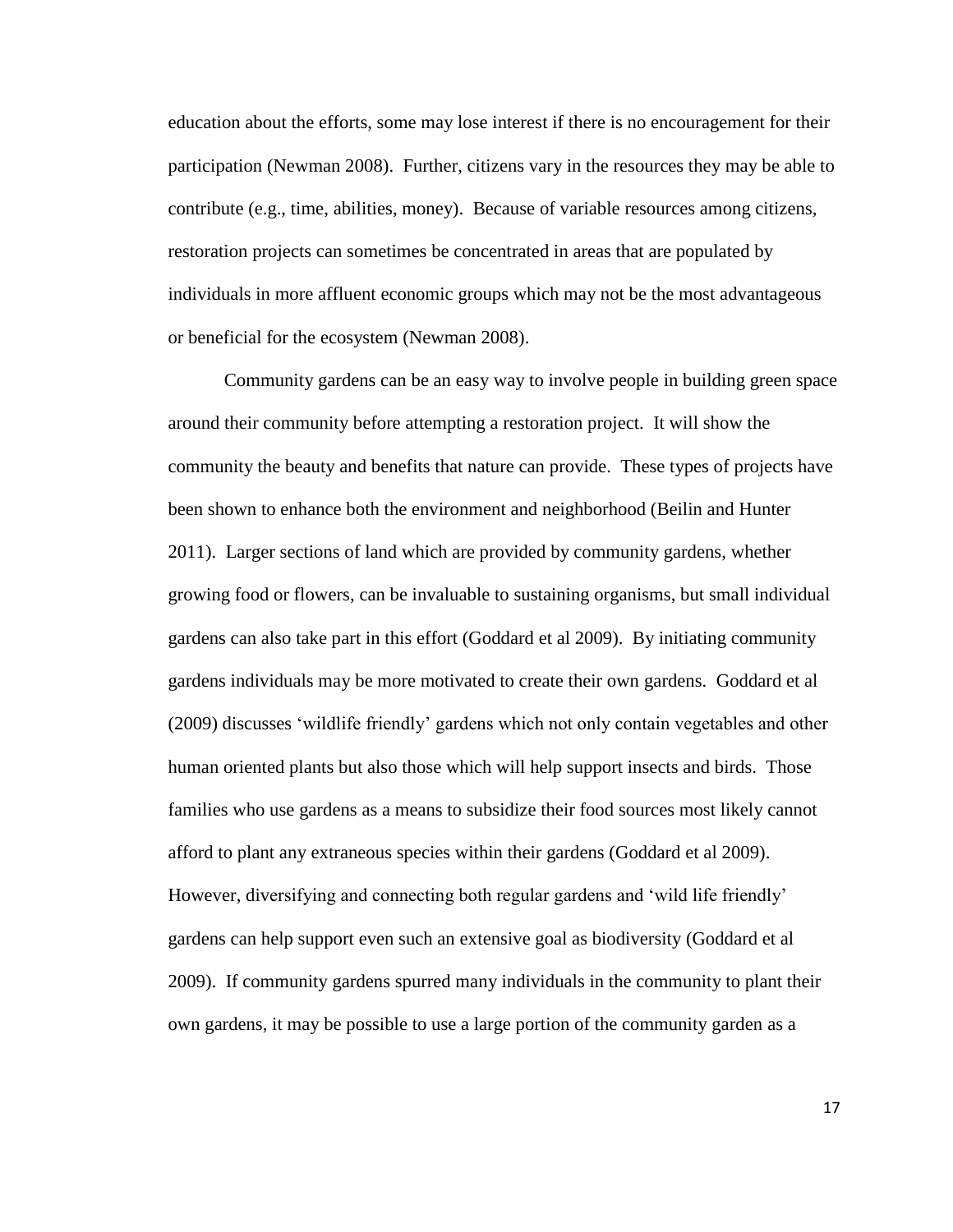'wildlife friendly' garden as it would not be necessary for food production, helping to sustain the movement of organisms all around the city.

# **Conclusions**

There are no easy answers for questions regarding restoration and its various techniques to ensure success. However, restoring systems with careful consideration of habitat, native status, and ultimate goals certainly improves the overall outcome and the potential long-term success of all efforts. The goals and assessments of restoration should include identification of the endpoints desired, as well as potential uses for a given area. Stated standards and well-defined regulation would greatly benefit all restoration efforts. Further, restoration planning in an urban area should not discount or ignore the human populations surrounding them. People from all backgrounds can become enthused at the prospect of green space around them, even without an understanding of how it will benefit them. Helping those who live in cities to become closer to nature and to understand how they can interact with it may be the best step to moving forward to a sustainable future.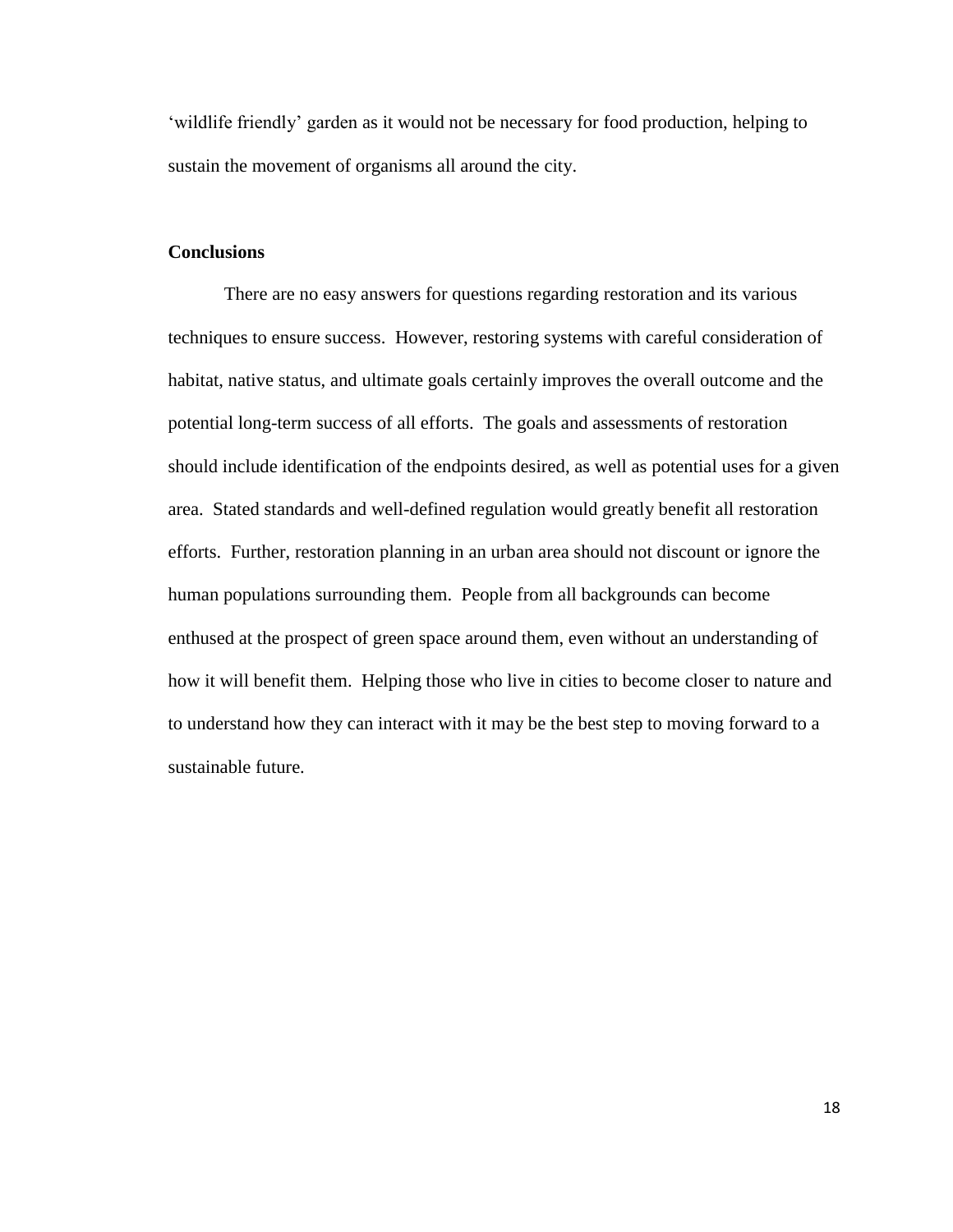# **References:**

- Antonio, C., and Meyerson, L. 2002. Exotic Plant Species as Problems and Solutions in Ecological Restoration: A Synthesis. Society for Ecological Restoration. 10: 703-713.
- Atkinson, I.A.E. 1994. Guidelines to the Development and Monitoring of Ecological Restoration Programmes. Department of Conservation. 7
- Beilin, R., and Hunter, A. 2011. Co-constructing the sustainable city: how indicators help us 'grow' more than just food in community gardens. Local Environment. 16:523-538.
- Bernhardt E. and Palmer M. 2007. Restoring streams in an urbanizing world. Freshwater Biology. 52: 738-751.
- City of New York, Parks and Recreation. 2011. Greenstreets.
- EPA. 2000. Creating Greenspace at EPA's Brownfields Pilots.
- Felson, A. and Pickett, S. 2005. Designed Experiments: New Approaches to studying Urban Ecosystems. The Ecological Society of America. 3: 549-556.
- Geist, C., and Galatowitsch, S. 1999. Reciprocal Model for Meeting Ecological and Human Needs in Restoration. Conservation Biology. 13:970-979.
- Gobster, P. 2001. Visions of Nature: Conflict and compatibility in urban park restoration. Landscape and Urban planning. 56: 35-51.
- Gobster P. 2005. Invasive Species as Ecological Threat: Is Restoration an Alternative to Fear-based Resource Management. Ecological Restoration 23: 261 – 269.
- Goddard, M., Dougill, A., Benton, T. 2009. Scaling up from gardens: biodiversity conservation in urban environments. Trends in Ecology and Evolution. 25:90-98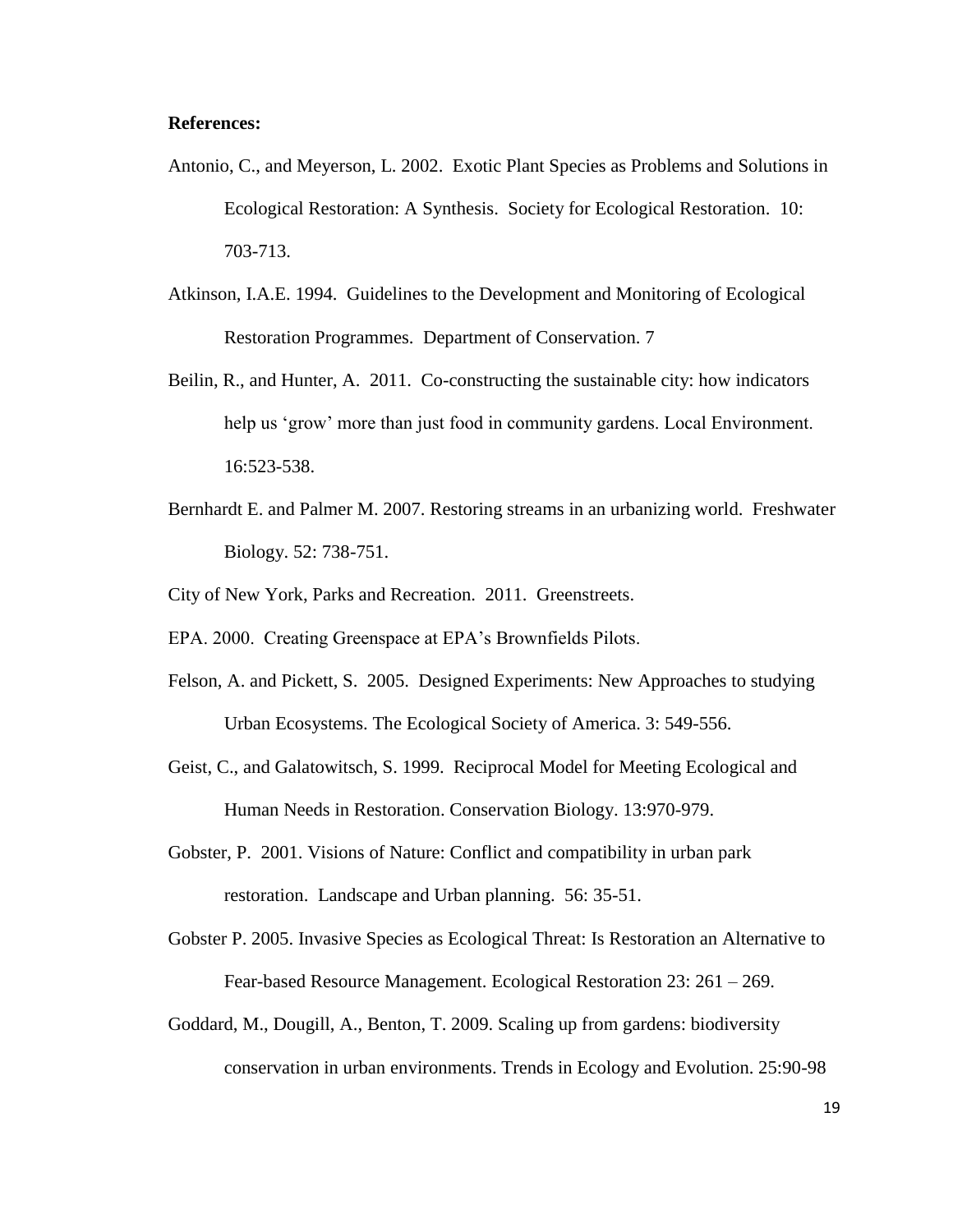Gunderson, L. 2000. Ecological Resilience – In Theory and Application. Annual Review of Ecological Systems. 31: 425 – 439.

Harris, J. 2010. Restoration in the City. Ecological Restoration. 28: 3.

- Hobbs, R., Salvator, A., Aronson, J., Baron, J., Bridgewater, P., Cramer, V., Epstein, P., Ewel, J., Klink, C., Luge, A., Norton, D., Ojima, D., Richardson, D., Sanderson, E., Valladares, F., Vilà, M., Zamora, R., and Zobel, M. 2006. Novel ecosystem: theoretical and management aspects of the new ecological world order. Global Ecology and Biogeography, 15: 1-7.
- Iannuzzi, T. and Ludwig D. 2005. An Interdisciplinary Investigation of Ecological History and Environmental Restoration Objectives in an Urban Landscape. Ecological Restoration. 23: 157 – 166.
- Ingram, M. 2008. Urban Ecological Restoration. Ecological Restoration. 26: 175 177.
- Kleczewski, N., Lewandowski, D., and Bonello, P. 2008. Mycorrhizae in Urban Landscapes. The Ohio State University. 1-3.
- Lindig-Cisneros, R. and Zedler J. 2000. Restoring Urban Habitats: A comparative Study. Ecological Restoration. 18: 184 – 192.
- Miller, J. and Hobbs, R. 2002. Conservation Where People Live and Work. Conservation Biology. 16: 330-337.
- Natural Resources Conservation Service. 2012. NSSH Part 624. Soil Quality. http://soils.usda.gov/technical/handbook/contents/part624.html
- Newman, A. 2008. Inclusive Planning of Urban Nature. Ecological Restoration. 26: 229  $-234.$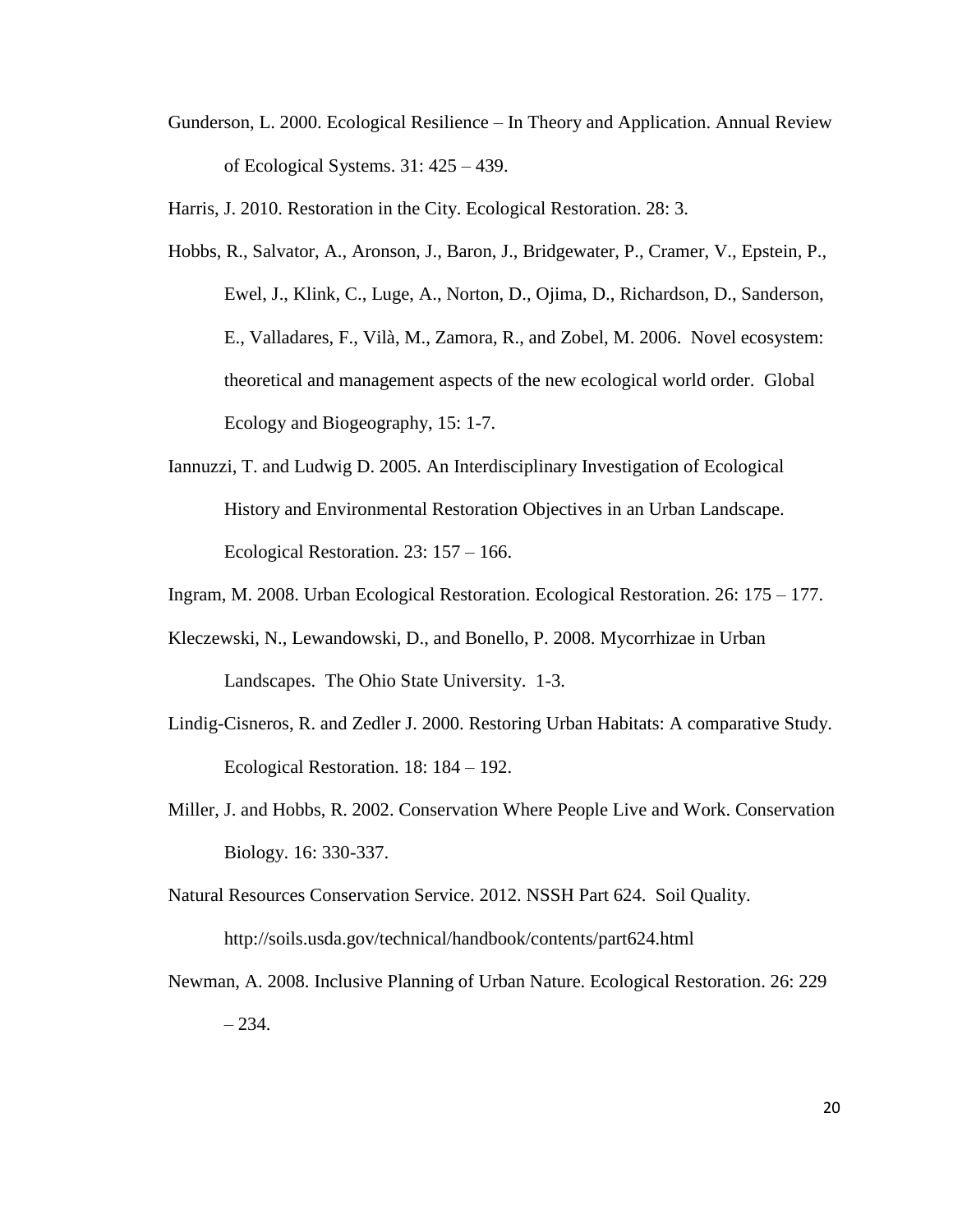- Palmer M., Bernhardt E., Allan J., Lake P., Alexander G., Brooks S., Carr J., Clayton S., Dahm C., Follstad Shah J., Galat D., Loss S., Goodwin P., Hart D., Hassett B., Jenkinson R., Kondolf G., Lave R., Meyer J., O'Donnell T., Pagano L., and Sudduth E. 2005. Standard for ecologically successful river restoration. Journal of Applied Ecology. 42: 208-217.
- Pavao-Zuckerman M. 2008. The Nature of Urban Soils and Their Role in Ecological Restoration in Cities. Restoration Ecology. 16: 642-649.
- Rudd, H., Vala, J., Schaefer, V. 2002. Importance of Backyard Habitat in a Comprehensive Biodiversity Conservation Strategy: A connectivity Analysis of Urban Green Spaces. Restoration Ecology. 10:368-375.
- Secretariat of the Convention on Biological Diversity and the Netherlands Commission for Environmental Assessment. 2006. CBD Technical Series No. 26, Biodiversity in Impact Assessment, Background Document to CBD Decision VIII/28: Voluntary Guidelines on Biodiversity – Inclusive Impact Assessment.
- Schaefer V. 2009. Alien Invasion, Ecological Restoration in Cities and the Loss of Ecological Memory. Restoration Ecology. 17: 171-176.
- Tilman, D. 2000. Causes, Consequences and Ethics of Biodiversity. Nature. 405:208- 211.
- Vidra R., and Shear T. 2008. Thinking locally for Urban Forest Restoration: A Simple Method Links Exotic Species Invasion to Local Landscape Structure. Restoration Ecology. 16: 217-220.
- Vanderbosch D., and Galatowitsch S. 2010. An Assessment of Urban Lakeshore Restoration in Minnesota. Ecological Restoration 28:71-80.